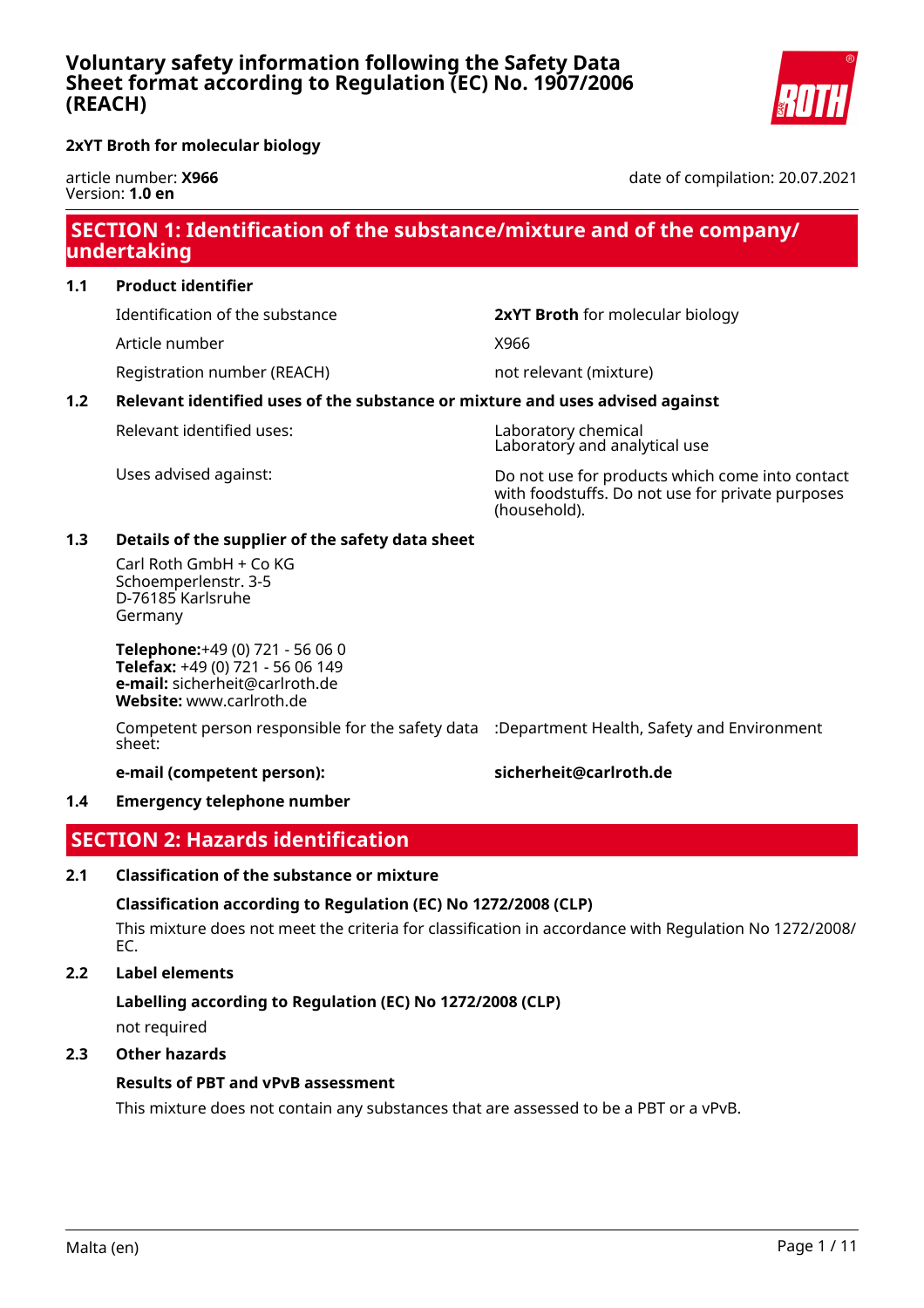

#### **2xYT Broth for molecular biology**

article number: **X966**

### **SECTION 3: Composition/information on ingredients**

#### **3.1 Substances**

not relevant (mixture)

#### **3.2 Mixtures**

#### **Description of the mixture**

This product does not meet the criteria for classification in any hazard class according to GHS

### **SECTION 4: First aid measures**

#### **4.1 Description of first aid measures**



#### **General notes**

Take off contaminated clothing.

**Following inhalation**

Provide fresh air.

#### **Following skin contact**

Rinse skin with water/shower.

#### **Following eye contact**

Rinse cautiously with water for several minutes.

#### **Following ingestion**

Rinse mouth. Call a doctor if you feel unwell.

### **4.2 Most important symptoms and effects, both acute and delayed** Symptoms and effects are not known to date.

**4.3 Indication of any immediate medical attention and special treatment needed** none

## **SECTION 5: Firefighting measures**

**5.1 Extinguishing media**



#### **Suitable extinguishing media**

co-ordinate firefighting measures to the fire surroundings water, foam, alcohol resistant foam, dry extinguishing powder, ABC-powder

#### **Unsuitable extinguishing media**

water jet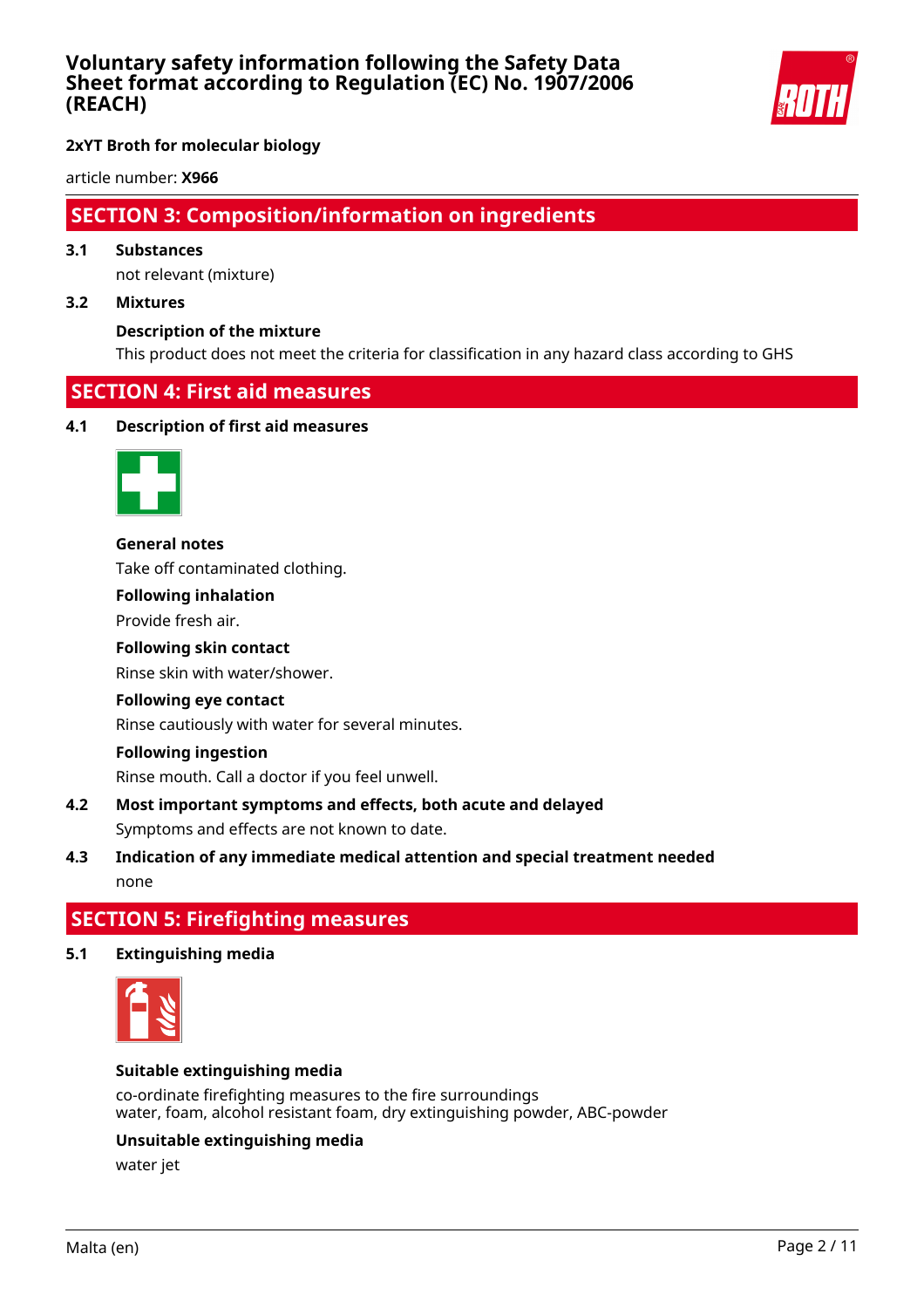

article number: **X966**

#### **5.2 Special hazards arising from the substance or mixture**

Combustible.

#### **Hazardous combustion products**

Carbon monoxide (CO), Carbon dioxide (CO<sub>2</sub>), May produce toxic fumes of carbon monoxide if burning.

#### **5.3 Advice for firefighters**

In case of fire and/or explosion do not breathe fumes. Fight fire with normal precautions from a reasonable distance. Wear self-contained breathing apparatus.

### **SECTION 6: Accidental release measures**

#### **6.1 Personal precautions, protective equipment and emergency procedures**



**For non-emergency personnel**

Control of dust.

#### **6.2 Environmental precautions**

Keep away from drains, surface and ground water.

#### **6.3 Methods and material for containment and cleaning up**

#### **Advice on how to contain a spill**

Covering of drains. Take up mechanically.

**Advice on how to clean up a spill**

Take up mechanically.

#### **Other information relating to spills and releases**

Place in appropriate containers for disposal. Ventilate affected area.

#### **6.4 Reference to other sections**

Hazardous combustion products: see section 5. Personal protective equipment: see section 8. Incompatible materials: see section 10. Disposal considerations: see section 13.

### **SECTION 7: Handling and storage**

#### **7.1 Precautions for safe handling**

No special measures are necessary.

**Advice on general occupational hygiene**

Keep away from food, drink and animal feedingstuffs.

#### **7.2 Conditions for safe storage, including any incompatibilities**

Store in a dry place.

#### **Incompatible substances or mixtures**

Observe hints for combined storage.

#### **Consideration of other advice:**

#### **Ventilation requirements**

Use local and general ventilation.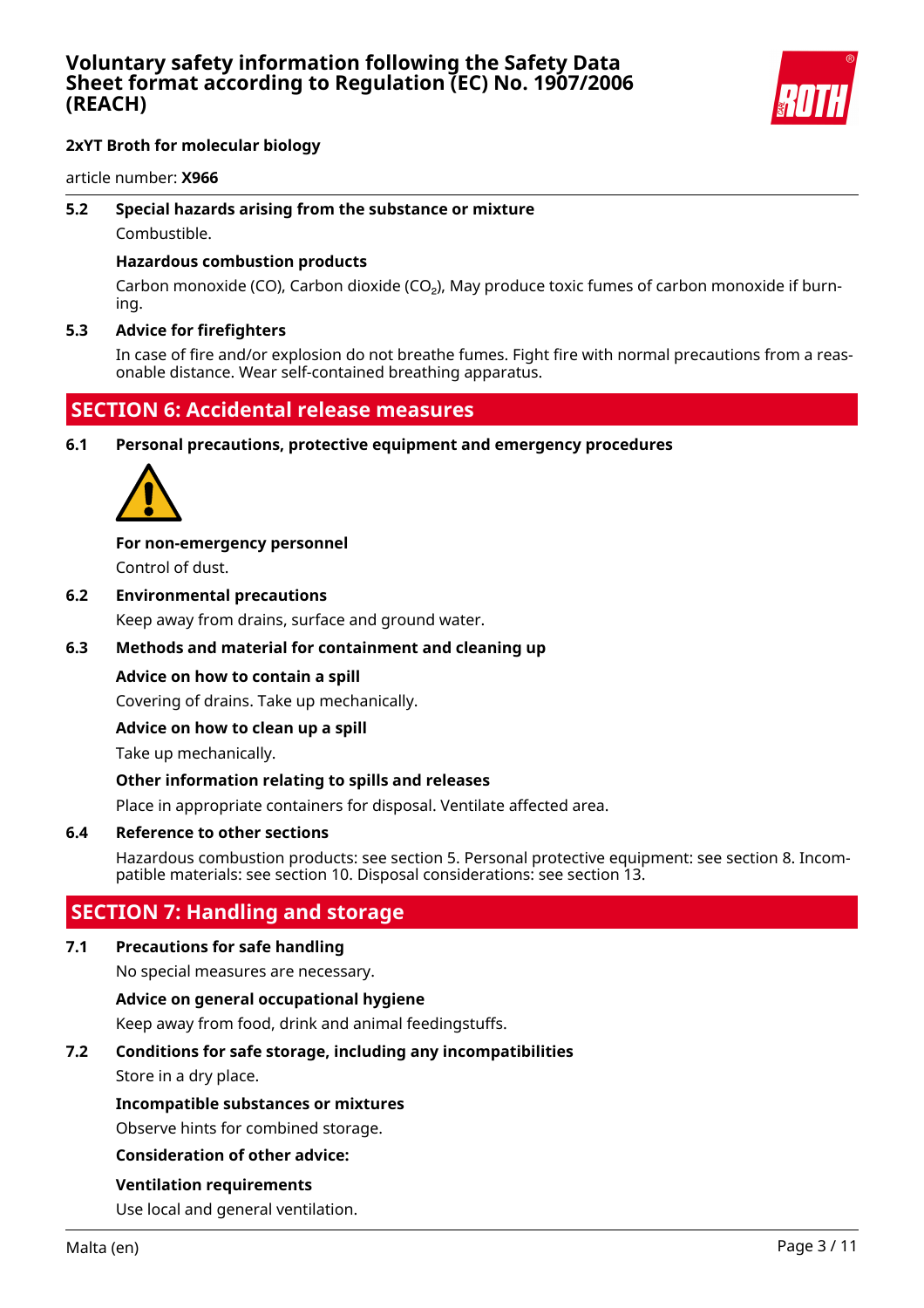

#### **2xYT Broth for molecular biology**

article number: **X966**

**Specific designs for storage rooms or vessels**

Recommended storage temperature: 15 – 25 °C

**7.3 Specific end use(s)**

No information available.

### **SECTION 8: Exposure controls/personal protection**

**8.1 Control parameters**

#### **National limit values**

**Occupational exposure limit values (Workplace Exposure Limits)** Data are not available.

**8.2 Exposure controls**

#### **Individual protection measures (personal protective equipment)**

#### **Eye/face protection**



Use safety goggle with side protection.

#### **Skin protection**



#### **• hand protection**

Wear suitable gloves. Chemical protection gloves are suitable, which are tested according to EN 374.

#### **• type of material**

NBR (Nitrile rubber)

#### **• material thickness**

>0,11 mm

**• breakthrough times of the glove material**

>480 minutes (permeation: level 6)

#### **• other protection measures**

Take recovery periods for skin regeneration. Preventive skin protection (barrier creams/ointments) is recommended.

#### **Respiratory protection**



Respiratory protection necessary at: Dust formation. Particulate filter device (EN 143). P1 (filters at least 80 % of airborne particles, colour code: White).

#### **Environmental exposure controls**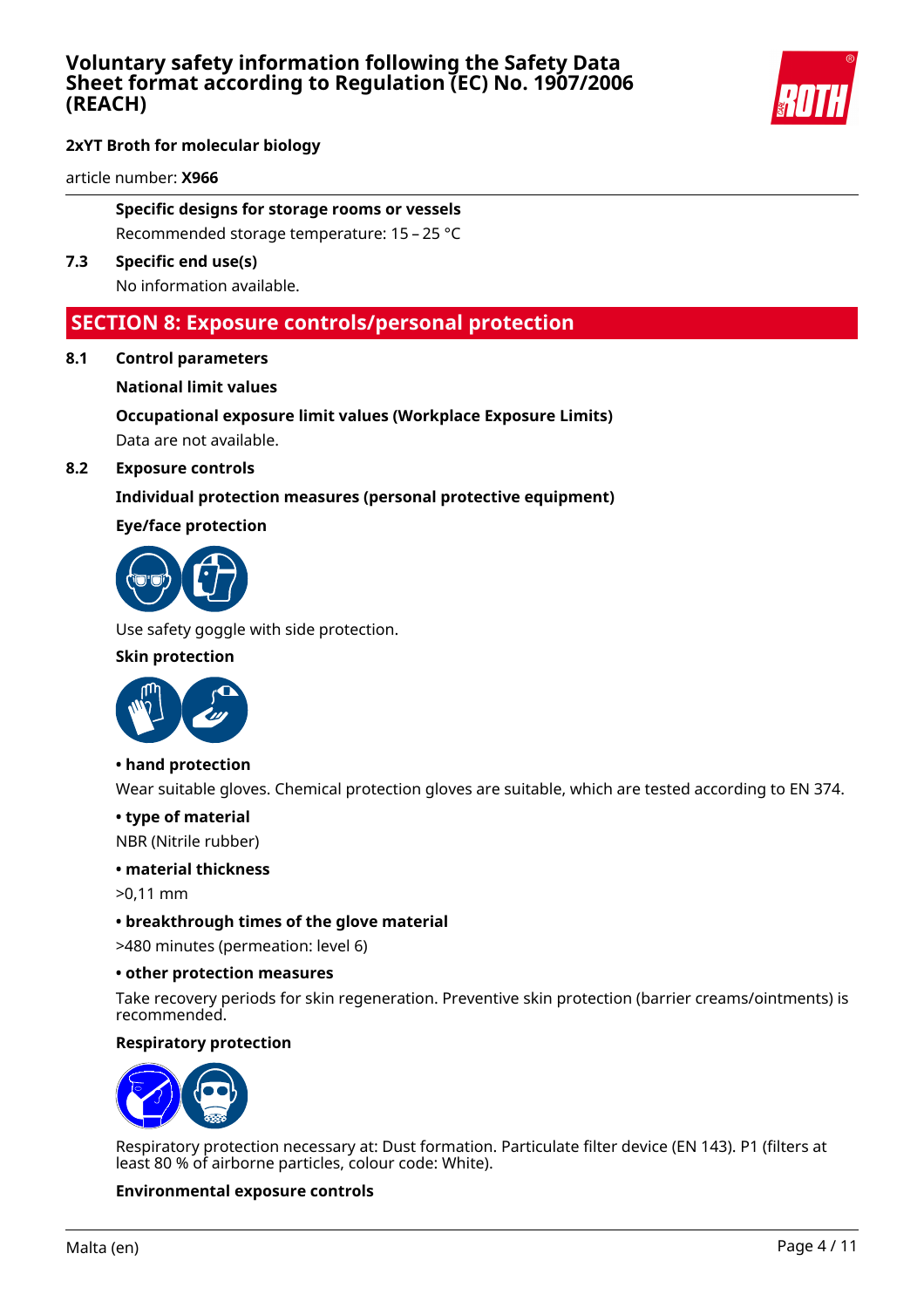

article number: **X966**

Keep away from drains, surface and ground water.

# **SECTION 9: Physical and chemical properties 9.1 Information on basic physical and chemical properties** Physical state solid Form powder Colour beige Odour characteristic Melting point/freezing point not determined Boiling point or initial boiling point and boiling range (unknown) not determined Flammability **Example 20** Flammability this material is combustible, but will not ignite readily Lower and upper explosion limit not determined Flash point **not applicable** Auto-ignition temperature not determined Decomposition temperature not relevant pH (value) 6,8 – 7,2 Kinematic viscosity not relevant Solubility(ies) Water solubility miscible in any proportion Partition coefficient Partition coefficient n-octanol/water (log value): this information is not available Vapour pressure not determined Density **Density** not determined Relative vapour density information on this property is not available Particle characteristics No data available. Other safety parameters Oxidising properties none **9.2 Other information** Information with regard to physical hazard classes: hazard classes acc. to GHS (physical hazards): not relevant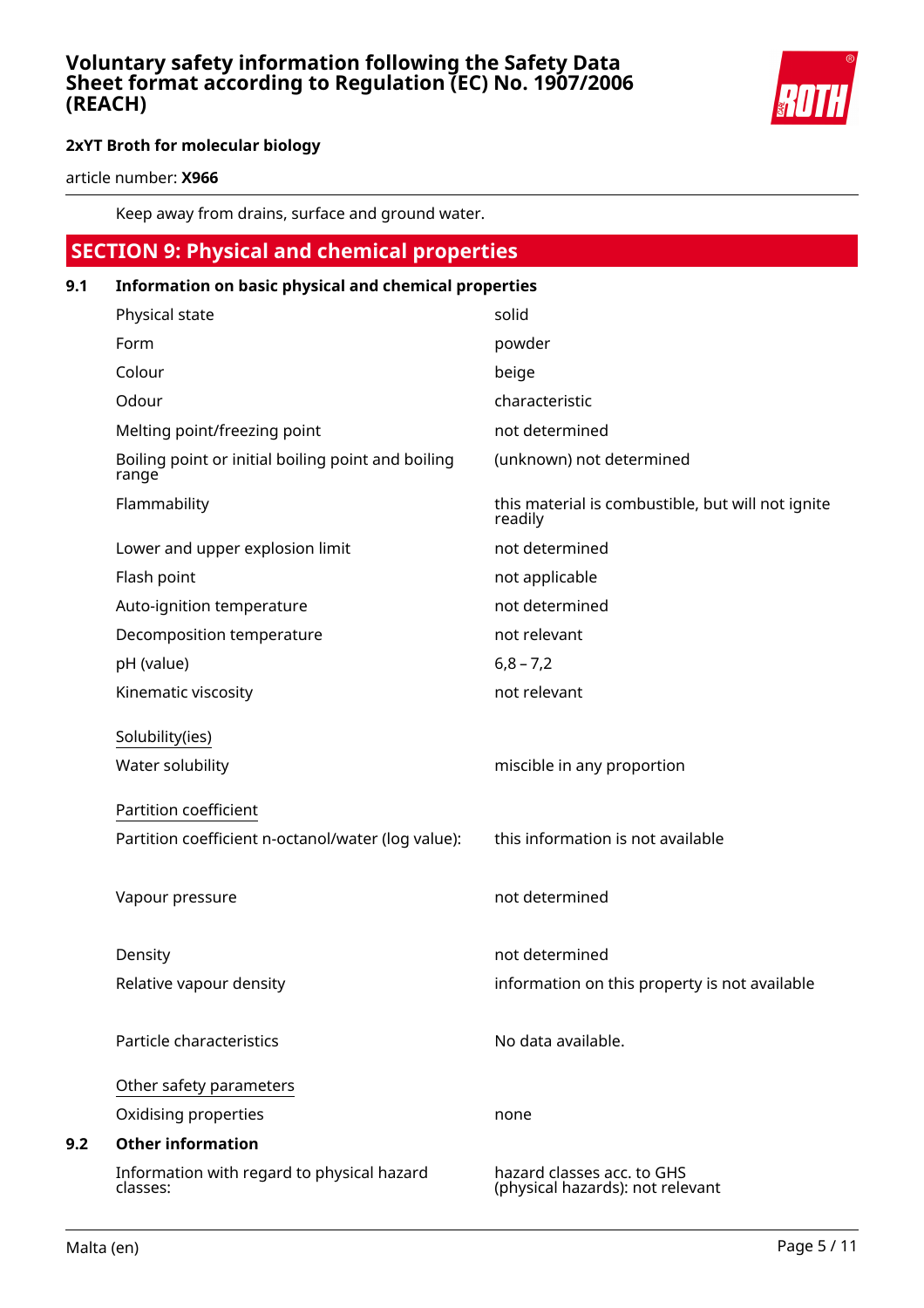

#### **2xYT Broth for molecular biology**

#### article number: **X966**

Other safety characteristics:

Miscibility completely miscible with water

## **SECTION 10: Stability and reactivity**

#### **10.1 Reactivity**

The product in the delivered form is not dust explosion capable; the enrichment of fine dust however leads to the danger of dust explosion.

#### **10.2 Chemical stability**

The material is stable under normal ambient and anticipated storage and handling conditions of temperature and pressure.

#### **10.3 Possibility of hazardous reactions**

**Violent reaction with:** strong oxidiser

#### **10.4 Conditions to avoid**

There are no specific conditions known which have to be avoided.

#### **10.5 Incompatible materials**

There is no additional information.

#### **10.6 Hazardous decomposition products**

Hazardous combustion products: see section 5.

### **SECTION 11: Toxicological information**

#### **11.1 Information on hazard classes as defined in Regulation (EC) No 1272/2008**

Test data are not available for the complete mixture.

#### **Classification procedure**

The method for classification of the mixture is based on ingredients of the mixture (additivity formula).

#### **Classification according to GHS (1272/2008/EC, CLP)**

This mixture does not meet the criteria for classification in accordance with Regulation No 1272/2008/ EC.

#### **Acute toxicity**

Shall not be classified as acutely toxic.

#### **Skin corrosion/irritation**

Shall not be classified as corrosive/irritant to skin.

#### **Serious eye damage/eye irritation**

Shall not be classified as seriously damaging to the eye or eye irritant.

#### **Respiratory or skin sensitisation**

Shall not be classified as a respiratory or skin sensitiser.

#### **Germ cell mutagenicity**

Shall not be classified as germ cell mutagenic.

#### **Carcinogenicity**

Shall not be classified as carcinogenic.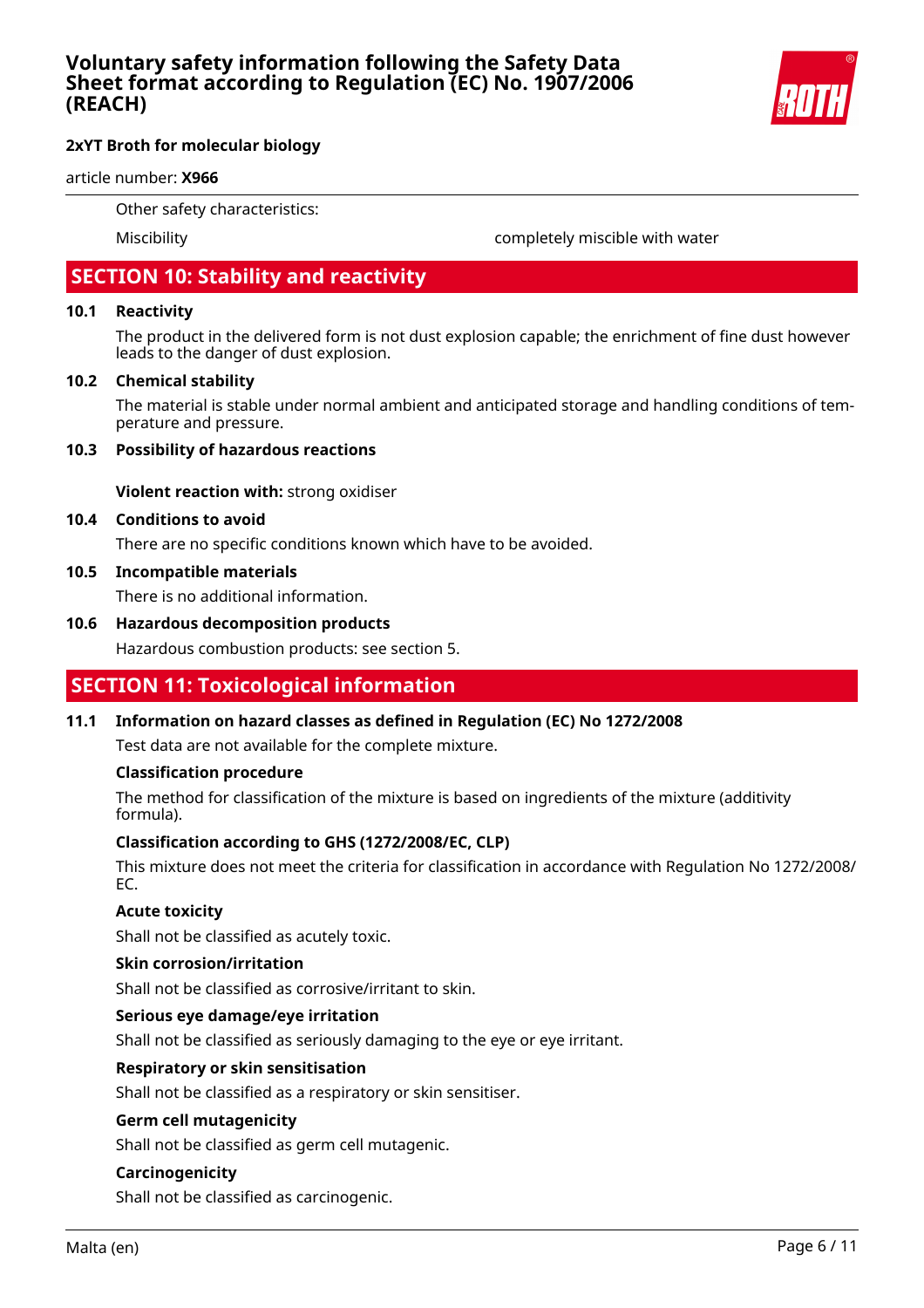

article number: **X966**

#### **Reproductive toxicity**

Shall not be classified as a reproductive toxicant.

#### **Specific target organ toxicity - single exposure**

Shall not be classified as a specific target organ toxicant (single exposure).

#### **Specific target organ toxicity - repeated exposure**

Shall not be classified as a specific target organ toxicant (repeated exposure).

#### **Aspiration hazard**

Shall not be classified as presenting an aspiration hazard.

### **Symptoms related to the physical, chemical and toxicological characteristics**

#### **• If swallowed**

Data are not available.

#### **• If in eyes**

Data are not available.

#### **• If inhaled**

Data are not available.

#### **• If on skin**

Data are not available.

#### **• Other information**

Health effects are not known. This information is based upon the present state of our knowledge.

#### **11.2 Endocrine disrupting properties**

None of the ingredients are listed.

#### **11.3 Information on other hazards**

There is no additional information.

### **SECTION 12: Ecological information**

#### **12.1 Toxicity**

Shall not be classified as hazardous to the aquatic environment.

#### **Biodegradation**

Data are not available.

- **12.2 Process of degradability** Data are not available.
- **12.3 Bioaccumulative potential** Data are not available.

# **12.4 Mobility in soil**

Data are not available.

**12.5 Results of PBT and vPvB assessment** Data are not available.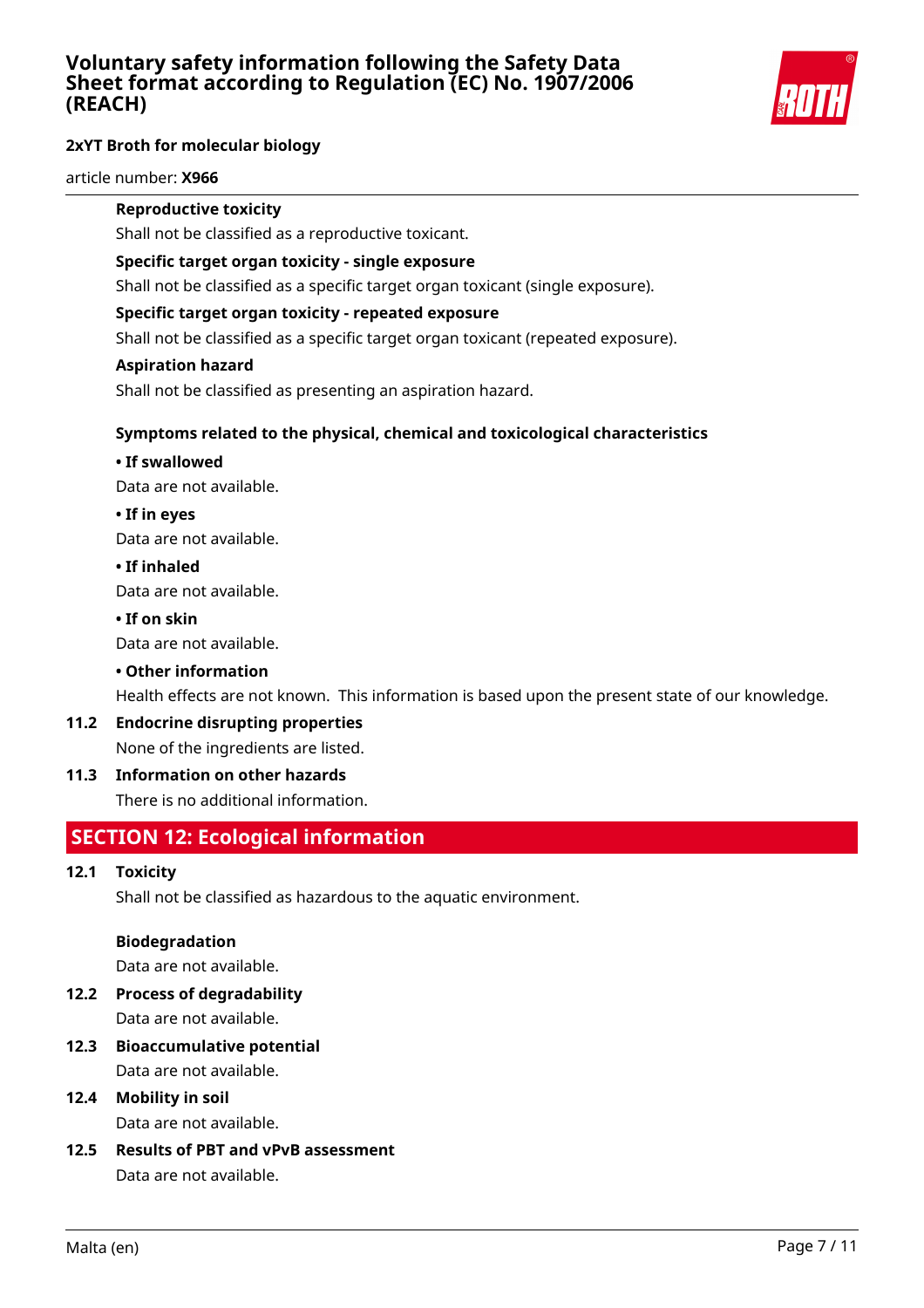

article number: **X966**

### **12.6 Endocrine disrupting properties**

None of the ingredients are listed.

**12.7 Other adverse effects** Data are not available.

### **SECTION 13: Disposal considerations**

#### **13.1 Waste treatment methods**



Consult the appropriate local waste disposal expert about waste disposal.

#### **Sewage disposal-relevant information**

Do not empty into drains.

#### **13.2 Relevant provisions relating to waste**

The allocation of waste identity numbers/waste descriptions must be carried out according to the EEC, specific to the industry and process. Waste catalogue ordinance (Germany).

#### **13.3 Remarks**

Waste shall be separated into the categories that can be handled separately by the local or national waste management facilities. Please consider the relevant national or regional provisions.

### **SECTION 14: Transport information**

- 
- **14.2 UN proper shipping name** not assigned
- **14.3 Transport hazard class(es)** none
- **14.4 Packing group not assigned**
- 

**14.1 UN number or ID number not subject to transport regulations** 

- 
- 
- 
- **14.5 Environmental hazards** non-environmentally hazardous acc. to the dangerous goods regulations
- **14.6 Special precautions for user**

There is no additional information.

**14.7 Maritime transport in bulk according to IMO instruments**

The cargo is not intended to be carried in bulk.

#### **14.8 Information for each of the UN Model Regulations**

#### **Transport of dangerous goods by road, rail and inland waterway (ADR/RID/ADN) - Additional information**

Not subject to ADR, RID and ADN.

# **International Maritime Dangerous Goods Code (IMDG) - Additional information**

Not subject to IMDG.

### **International Civil Aviation Organization (ICAO-IATA/DGR) - Additional information** Not subject to ICAO-IATA.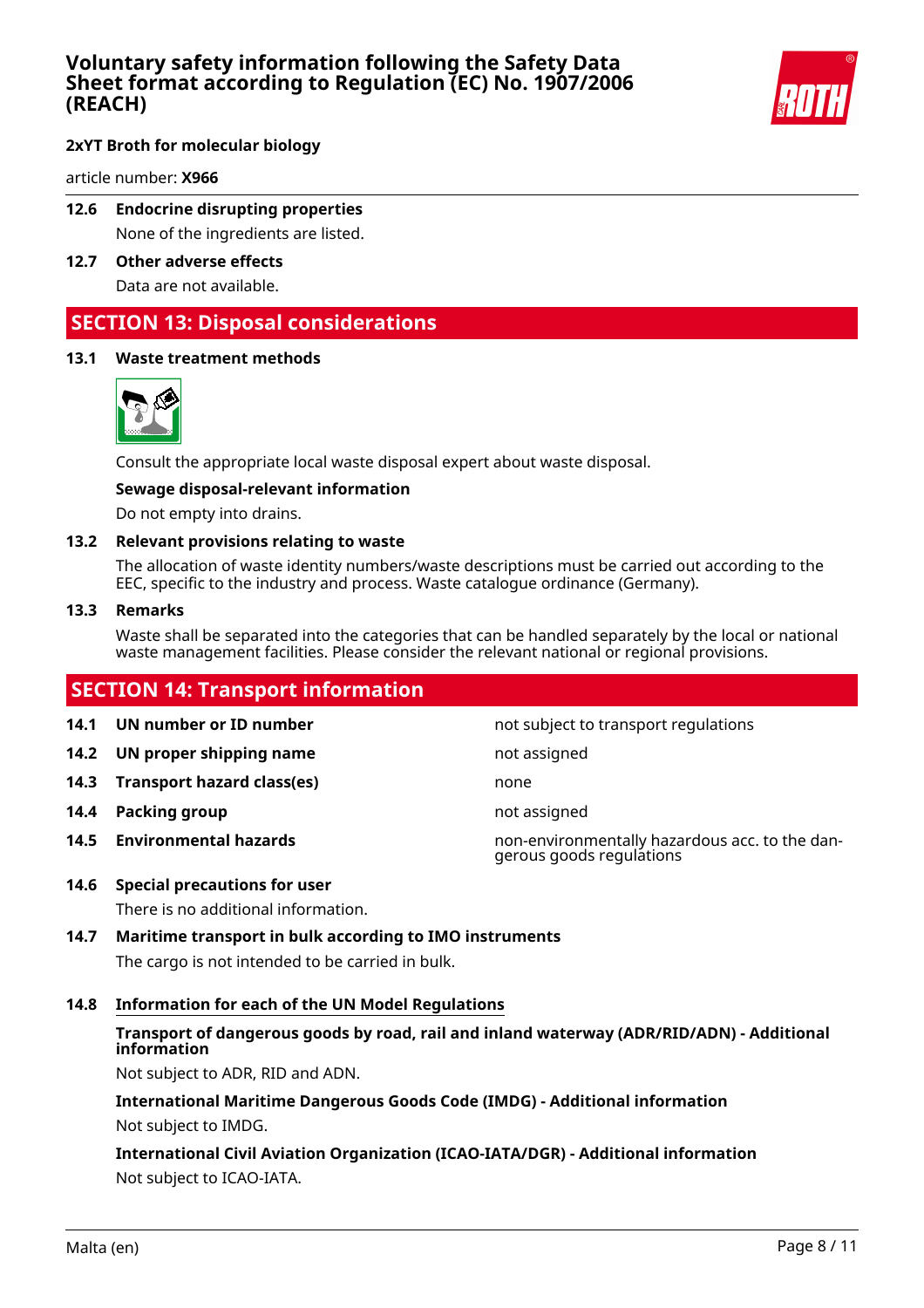

article number: **X966**

### **SECTION 15: Regulatory information**

#### **15.1 Safety, health and environmental regulations/legislation specific for the substance or mixture**

#### **Relevant provisions of the European Union (EU)**

#### **Restrictions according to REACH, Annex XVII**

none of the ingredients are listed

#### **List of substances subject to authorisation (REACH, Annex XIV)/SVHC - candidate list**

None of the ingredients are listed. (Or Concentration of the substance in a mixture: <0.1 % Mass concentration)

#### **Seveso Directive**

| 2012/18/EU (Seveso III) |                                       |                                                                                            |              |
|-------------------------|---------------------------------------|--------------------------------------------------------------------------------------------|--------------|
| <b>No</b>               | Dangerous substance/hazard categories | Qualifying quantity (tonnes) for the application of lower and upper-tier re-<br>quirements | <b>Notes</b> |
|                         | not assigned                          |                                                                                            |              |

#### **Deco-Paint Directive**

| <b>VOC</b><br>content<br>יש | 0 % |
|-----------------------------|-----|
|                             |     |

#### **Industrial Emissions Directive (IED)**

| VOC content | 0 % |
|-------------|-----|
|             |     |

#### **Directive on the restriction of the use of certain hazardous substances in electrical and electronic equipment (RoHS)**

none of the ingredients are listed

#### **Regulation concerning the establishment of a European Pollutant Release and Transfer Register (PRTR)**

none of the ingredients are listed

#### **Regulation on the marketing and use of explosives precursors**

none of the ingredients are listed

### **Regulation on drug precursors**

none of the ingredients are listed

#### **Regulation on substances that deplete the ozone layer (ODS)**

none of the ingredients are listed

#### **Regulation concerning the export and import of hazardous chemicals (PIC)**

none of the ingredients are listed

#### **Regulation on persistent organic pollutants (POP)**

none of the ingredients are listed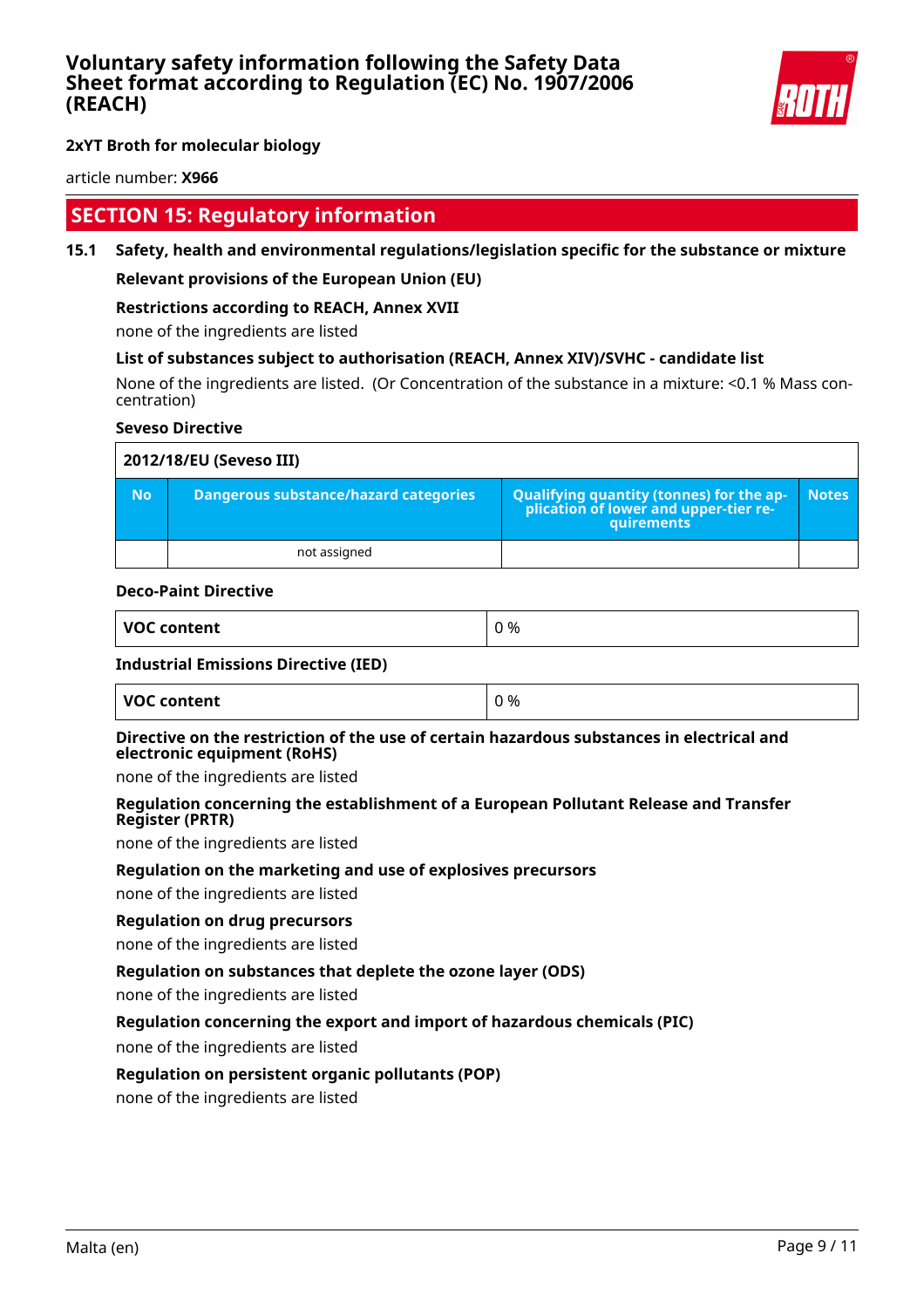

#### **2xYT Broth for molecular biology**

article number: **X966**

| <b>National inventories</b> |
|-----------------------------|
|                             |

| <b>Country</b> | <b>Inventory</b> | <b>Status</b>                  |
|----------------|------------------|--------------------------------|
| AU             | <b>AICS</b>      | not all ingredients are listed |
| CA             | <b>DSL</b>       | not all ingredients are listed |
| <b>CN</b>      | <b>IECSC</b>     | all ingredients are listed     |
| <b>EU</b>      | <b>ECSI</b>      | all ingredients are listed     |
| EU             | REACH Reg.       | not all ingredients are listed |
| JP             | <b>CSCL-ENCS</b> | not all ingredients are listed |
| JP             | <b>ISHA-ENCS</b> | not all ingredients are listed |
| <b>KR</b>      | KECI             | not all ingredients are listed |
| <b>MX</b>      | <b>INSQ</b>      | all ingredients are listed     |
| <b>NZ</b>      | <b>NZIOC</b>     | all ingredients are listed     |
| <b>PH</b>      | <b>PICCS</b>     | all ingredients are listed     |
| <b>TR</b>      | <b>CICR</b>      | not all ingredients are listed |
| <b>TW</b>      | <b>TCSI</b>      | all ingredients are listed     |
| US             | <b>TSCA</b>      | not all ingredients are listed |

#### **Legend**

| <b>AICS</b>  | Australian Inventory of Chemical Substances                             |
|--------------|-------------------------------------------------------------------------|
| <b>CICR</b>  | Chemical Inventory and Control Regulation                               |
|              | CSCL-ENCS List of Existing and New Chemical Substances (CSCL-ENCS)      |
| DSL.         | Domestic Substances List (DSL)                                          |
| <b>ECSI</b>  | EC Substance Inventory (EINECS, ELINCS, NLP)                            |
| <b>IECSC</b> | Inventory of Existing Chemical Substances Produced or Imported in China |
| INSO         | National Inventory of Chemical Substances                               |
| ISHA-ENCS    | Inventory of Existing and New Chemical Substances (ISHA-ENCS)           |
| KECI         | Korea Existing Chemicals Inventory                                      |
| NZIoC        | New Zealand Inventory of Chemicals                                      |
| <b>PICCS</b> | Philippine Inventory of Chemicals and Chemical Substances (PICCS)       |
|              | REACH Reg. REACH registered substances                                  |
| TCSI         | Taiwan Chemical Substance Inventory                                     |
| <b>TSCA</b>  | Toxic Substance Control Act                                             |

#### **15.2 Chemical Safety Assessment**

Chemical safety assessments for substances in this mixture were not carried out.

## **SECTION 16: Other information**

#### **Abbreviations and acronyms**

| Abbr.           | <b>Descriptions of used abbreviations</b>                                                                                                                                                                                       |
|-----------------|---------------------------------------------------------------------------------------------------------------------------------------------------------------------------------------------------------------------------------|
| <b>ADN</b>      | Accord européen relatif au transport international des marchandises dangereuses par voies de naviga-<br>tion intérieures (European Agreement concerning the International Carriage of Dangerous Goods by In-<br>land Waterways) |
| <b>ADR</b>      | Accord européen relatif au transport international des marchandises dangereuses par route (European<br>Agreement concerning the International Carriage of Dangerous Goods by Road)                                              |
| CLP <sup></sup> | Regulation (EC) No 1272/2008 on classification, labelling and packaging of substances and mixtures                                                                                                                              |
| <b>DGR</b>      | Dangerous Goods Regulations (see IATA/DGR)                                                                                                                                                                                      |
| <b>EINECS</b>   | European Inventory of Existing Commercial Chemical Substances                                                                                                                                                                   |